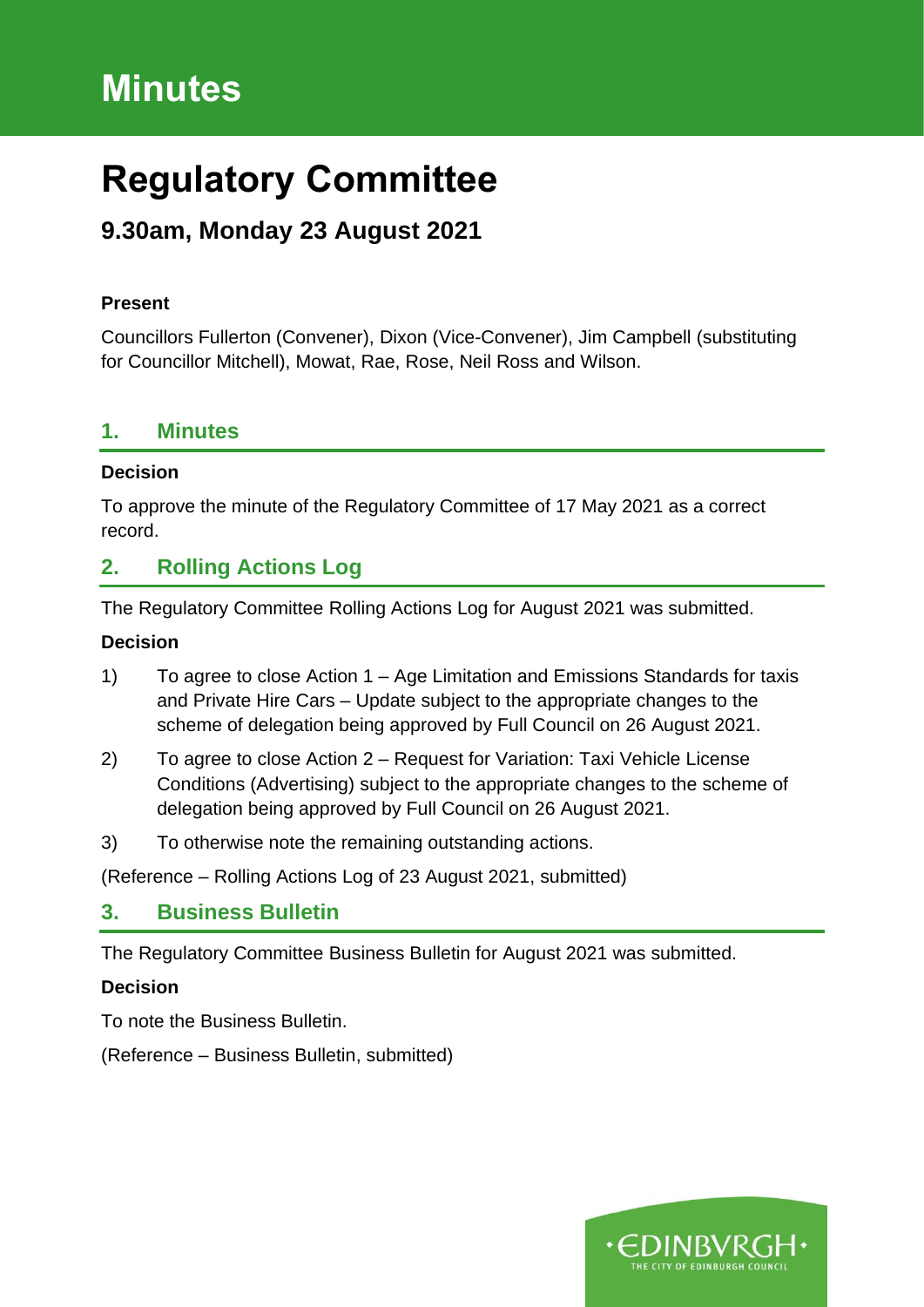# **4. Age Limitation and Emissions Standards for Taxis and Private Hire Cars – Retrofit**

As previously requested by Committee, an update was provided on the implementation of the taxi and private hire cars age limitation and emissions standards policy in respect of retrofit options available to the trade which might have an impact on age limit and Euro 6 in the city of Edinburgh Council standards and licensing regime.

#### **Decision**

- 1) To note the report.
- 2) To agree to amend the policy in respect of retrofit as set out in paragraph 4.12 of the report and to delegate authority to the Executive Director of Place to approve LPG retrofit conversions in the future (paragraphs 4.13 to 4.15 refer).
- 3) To agree to extend the Age and Emissions Policy milestones as outlined in paragraphs 4.22 and 4.23 of the report.
- 4) To discharge the action from Committee in May 2021 on retrofit options available for taxis and private hire cars.

(References – Regulatory Committee of 16 March 2018 (item 2) and 17 May 2021 (item 4); report by the Executive Director of Place, submitted)

## **5. Landlord Registration – Previous Convictions**

An update was provided on the process in place for checking the previous convictions of applicants who wished to be included on the Register of Landlords together with an explanation on how this process differed from standard licence applications.

On 30 November 2020, the Management of Offenders (Scotland) Act 2019 amended the Rehabilitation of Offenders Act 1974 to reduce disclosure periods for the vast majority of sentences issued by courts in Scotland to assist convicted persons who did not re-offend to move on as if the conviction did not exist.

In light of these legislative changes, an amended process to determine whether or not an applicant was fit and proper to be included on the Landlord Register was presented to the Committee for approval.

#### **Decision**

- 1) To note the report.
- 2) To note the revised process for considering fitness of landlords to be entered onto the register as set out in paragraph 4.7 of the report.

(Reference – report by the Executive Director of Place, submitted)

## **6. Houses in Multiple Occupation – Service Update**

An update was provided on the operation of the Houses in Multiple Occupation (HMO) licensing system. The three-year licensing system and fee structure introduced in 2017 reflected the growth in the number of larger shared accommodation properties and sought to incentivise landlords to improve the standard within the sector.